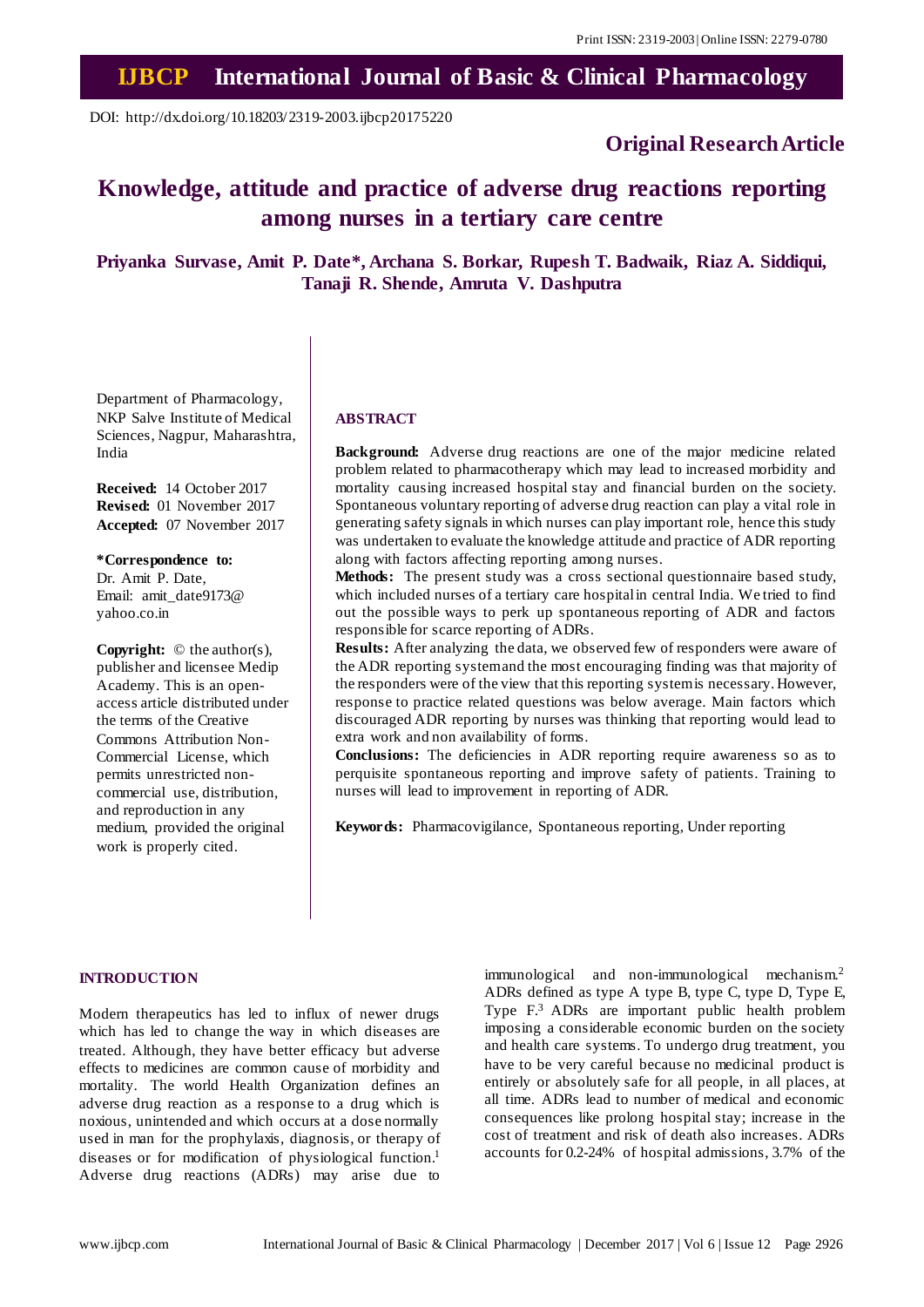patient experiences fatal ADRs.<sup>4,5</sup> Hence early detection and prevention is necessary.

Pharmacovigillance is a science and activities related to detection, assessment, understanding and prevention of adverse effects or any other drug related problems. (1) Reporting of each and every case of ADR is important; however, reporting of previously unknown ADR, rare ADR and serious unlabeled ADR reporting is more important to get insight and new knowledge regarding ADRs. <sup>6</sup> The probability of causative agent is assessed by the ADR probability and classified as certain, probable, possible, unlikely, conditional, unassesable a scale developed by WHO used in national pharmacovigilance programme.<sup>7</sup> Gross under reporting of ADR is a cause for a concern, it delays early detection of ADR and can increase associated morbidity, mortality in the patient. 8 The reasons for which may be funds, lack of trained staff and lack of awareness about detection, communication and spontaneous monitoring of ADR.<sup>5</sup>

Monitoring of adverse drugs reactions is carried out by various methods, of which voluntary or spontaneous reporting is commonly practiced. This systemoffers many advantages. It is inexpensive and easy to operate. It encompasses all drugs and patient populations, including special groups. However, under reporting and inability to calculate the incidences of ADRs are inherent disadvantages of this method. In order to improve participation of nurses in spontaneous reporting, it might be necessary to design strategies that modify both the intrinsic (knowledge, attitude and practice) and the extrinsic factors (relationship between healthcare professionals and patients, health systemand regulators).<sup>9</sup>

Reporting ADRs is a paramount importance for the success of a pharmacovigilance program of a country. Among the health care providers, nurses can play important role to monitor and report ADRs. Knowledge of pharmacovigilance program and positive attitude of nurses towards reporting of ADRs can significantly boost the spontaneous reporting. Several factors influence reporting behavior among health care providers such as; financial incentives for reporting; fear of litigation; belief that serious ADRs are well documented; uncertainty of an ADR, a single ADR report may not contribute and lack of interest or lack of time.<sup>10</sup> Identifying the factors influencing reporting is essential to suggest measures to enhance reporting. Several studies carried out to assess the knowledge, attitude, and practice among nurses have documented that the knowledge of ADR reporting procedure is inadequate among nurses. 11,12-15

Before carrying out any intervention, it is necessary to evaluate the baseline KAP of the nurses regarding ADR monitoring and pharmacovigilance so that the intervention can be targeted, based on the specific findings. Identifying the factor influencing reporting is essential to suggest measures to enhance reporting. Hence, this study was carried out to assess the three quotients- knowledge (K), attitude (A) and practice (P). Considering the deep concern over the pharmacovigilance prevailing amongst the nurses the present study was done to know the KAP of pharmacovigilance among nurses of NKP Salve Institute of Medical Science and Research Center (NKPSIMS&RC), Nagpur, Maharashtra.

# **METHODS**

It was cross sectional, questionnaire based study.

The study was conducted at Lata Mangeshkar Hospital, Nagpur, Maharashtra. A total 200 nurses working at Lata Mangeshkar Hospital, Nagpur participated in the present study. The present study was done in a duration of one month from September to October 2015.

## *Data recording*

Data recording was done by interviewing the study subjects as per designed and pretested proforma at each visit by the principle investigator.

### *Statistical analysis*

Collected data was entered and analyzed by Epi-info software

#### *Aims and objectives*

- To evaluate the knowledge, attitude and practice about ADR reporting among nurses in tertiary care center.
- To know about factors which would encourage and reason for deficient reporting of ADRs

## **RESULTS**

A total of 200 nurses working in the hospitalwere included in the study. Questions 1 to 9 sought information about knowledge of the nurses regarding ADRs reporting system. 51% respondents were aware of existing ADR reporting systemof suspected ADR.

61.5% of respondents were aware of pharmacovigilance centre in the college. For the question asked about type of ADR should be reported 65% knew that all ADR should be reported. Just 49% had knowledge that ADRs should be reported to ADR reporting centre.Another question sought information about the scales used to establish the causality assessment of ADRs and according to the data only 11% of the nurses gave correct response.

Questions 10-19 sought information about attitude ofthese nurses towards ADR reporting system. In this study it was observed that reporting of ADR is necessary according to majority (80%) of the respondents. A question which investigated the importance of ADR reporting, 70% of nurses felt it will lead to better care of patients and 55%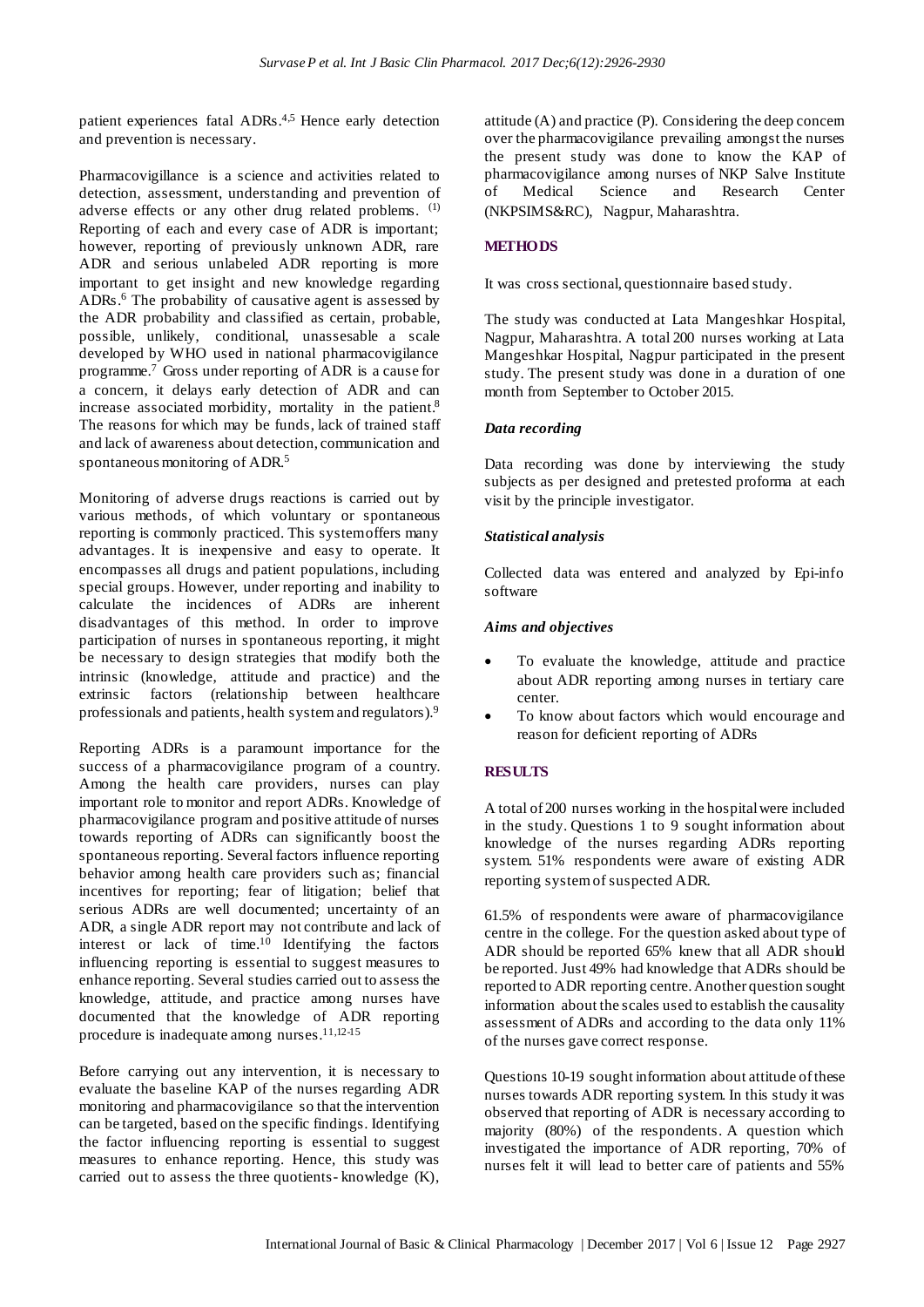were of opinion to identify serious new ADR which is an encouraging finding (Figure 2).



**Figure 1: Awareness of ADR reporting.**

# **Table 1: Knowledge amongst nurses for ADR reporting.**

|                                                                               | Knowledge about<br><b>ADR</b> reporting                          | Yes |       | N <sub>o</sub> |          |  |
|-------------------------------------------------------------------------------|------------------------------------------------------------------|-----|-------|----------------|----------|--|
| India?                                                                        | Are you aware of<br>suspected ADR<br>reporting system in         | 102 | 51%   | 98             | 49%      |  |
| Are you aware of<br>Adverse reaction<br>monitoring centre<br>(AMC) in college |                                                                  | 123 | 61.5% | 77             | 38.5%    |  |
| Are you aware of any<br>drug that has been<br>banned recently due<br>to ADR?  |                                                                  | 110 | 55%   | 90             | 45%      |  |
| Which type of ADR should be reported?                                         |                                                                  |     |       |                |          |  |
| a)                                                                            | None                                                             |     |       | 10(5%)         |          |  |
| b)                                                                            | All ADRs                                                         |     |       | 130(65%)       |          |  |
| $\mathbf{c})$                                                                 | Others (all serious, to new drugs,<br>unknown to old drugs)      |     |       | 60(30%)        |          |  |
| To whom ADR should be reported?                                               |                                                                  |     |       |                |          |  |
| a)                                                                            | ADR reporting center                                             |     |       | 98(49%)        |          |  |
| b)                                                                            | Others (HOD of institute, nearby<br>hospital, drug manufacturer) |     |       |                | 52(26%)  |  |
| $\mathbf{c})$                                                                 | All of the above                                                 |     |       | 50(25%)        |          |  |
| Which of the following scales is used to establish the                        |                                                                  |     |       |                |          |  |
| causality of an ADR?                                                          |                                                                  |     |       |                |          |  |
| a)                                                                            | No response                                                      |     |       |                | 110(55%) |  |
| b)                                                                            | Hardwig and Siegel                                               |     |       | 22(11%)        |          |  |
| $\mathbf{c})$                                                                 | WHO-UMC scale                                                    |     |       | 22(11%)        |          |  |
| d)                                                                            | Naranjo scale                                                    |     |       | 36(18%)        |          |  |
| e)                                                                            | Schumock and Thomton scale                                       |     |       | 18(9%)         |          |  |

Table 2 shows the main factors discouraging ADRs reporting as stated by nurses; lead to extra work 70%, reporting forms are not available 65%, lack of time 64%.





#### **Table 2: Reasons discouraging ADRs reporting.**

| <b>Reasons discouraging to report</b>                           |     | <b>Responses</b> |  |
|-----------------------------------------------------------------|-----|------------------|--|
| <b>ADRs</b>                                                     | N   | $\frac{0}{0}$    |  |
| Concern that report may be wrong                                | 121 | 61.5             |  |
| Lack of time to fill                                            | 128 | 64               |  |
| Not confident to decide whether ADR<br>or not                   | 118 | 55               |  |
| Concern that report will generate extra<br>work                 | 140 | 70               |  |
| Fear of legal liability                                         | 98  | 49               |  |
| Assuming that only one ADR makes no<br>significant contribution | 110 | 55               |  |
| Reporting forms are not available when<br>needed                | 130 | 65               |  |
| Other colleagues are not reporting                              | 109 | 54.5             |  |

Table 3 shows the factors important to improve reporting as stated by participants; Most of the respondents 70% gave first preference to the educational intervention. Another important way which can improve reporting is training by 68.5% of the respondents.

#### **Table 3: Factors to encourage ADR reporting.**

| Possible ways to improve ADR                  |             | <b>Responses</b> |  |
|-----------------------------------------------|-------------|------------------|--|
| reporting                                     | $\mathbf n$ | $\frac{0}{0}$    |  |
| Awareness among nurses                        | 140         | 70               |  |
| Hiding the identity of reporter               | 120         | 60               |  |
| Training to the nurses                        | 137         | 68.5             |  |
| Remuneration for ADR submission               | 113         | 56.5             |  |
| Providing electronic option for<br>submission | 93          | 46.5             |  |
| Providing toll free number for reporting      | 107         | 53.5             |  |

Question 20 to 25 (Table 4) sought information about practices of nurses about ADR reporting system. Just 11% of the responders had ever reported any suspected ADR (Figure 3).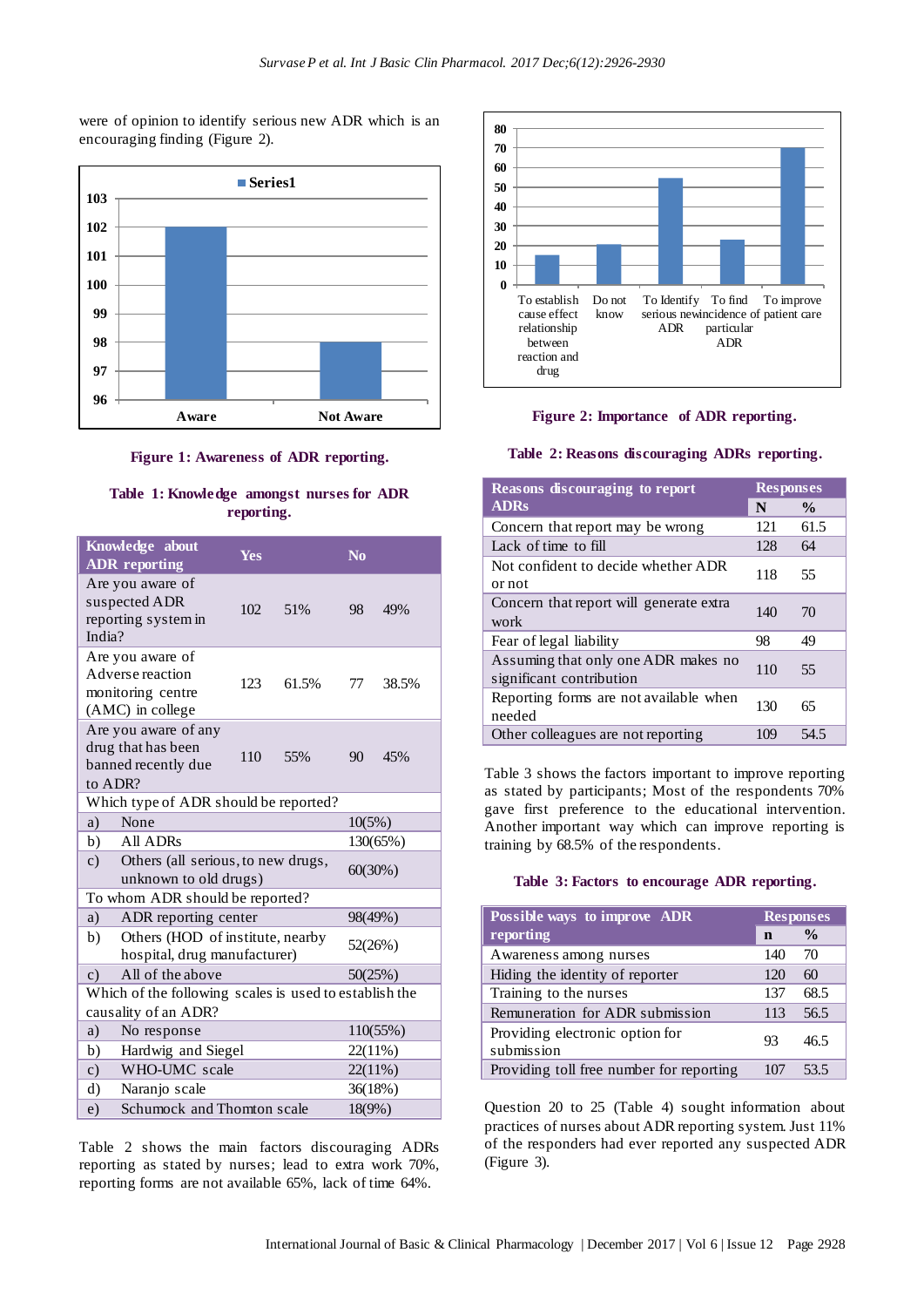

**Figure 3: ADR reporting practices.**

**Table 4: Practice of ADRs reporting among nurses.**

| <b>Practices of ADR</b>                                           | Yes |               | $\bf No$ |               |
|-------------------------------------------------------------------|-----|---------------|----------|---------------|
| reporting                                                         | n   | $\frac{0}{0}$ | n        | $\frac{0}{0}$ |
| Have you ever<br>reported any suspected<br>adverse drug reaction? | 22  | 11%           | 178      | 89%           |
| Have you attended any<br>CME on ADR<br>reporting?                 | 37  | 18.5%         | 163      | 81.5%         |
| Have you ever shared<br>information about<br>ADR with anyone?     | 87  | 43.5%         | 113      | 56.5%         |
| Have you ever come<br>across with an ADR?                         | 81  | 40.5%         | 119      | 59.5%         |
| Have you ever been<br>trained on how to<br>report ADRs?           | 21  | 10.5%         | 179      | 89.5%         |
| Do you keep records<br>of ADR?                                    | 31  | 15.5%         | 169      | 84.5%         |

#### **DISCUSSION**

The ultimate aim of pharmacovigilance is to ensure patients safety and rational use of medicines. The contribution of India to WHO global individual case safety reports is 3%. <sup>16</sup> In India 64.4% physicians reported ADRs followed by 15 % of pharmacists and 20.4% other health professionals including nurses and physiotherapist while 0.016% non health care professionals reported ADR to Pharmacovigilance programme of India (PvPI) between July 2011 to December 2012.<sup>17,18</sup> Under reporting of ADRs is a universal phenomenon, that exist as an inherent weakness of current voluntary reporting scheme.<sup>2</sup> Along with various other factors knowledge attitude and practice of healthcare professionals play a significant role in spontaneous reporting of ADRs.<sup>19</sup> Many a times, nurses, are the first contact with patients throughout the day, they observe the effects and adverse reactions of medicines, therefore the present study was undertaken to assess the knowledge attitude and practice of nurses on ADR reporting.<sup>20</sup> From the analysis of data generated in our study, it was revealed that knowledge about ADR reporting exist among nurses in addition to right perception towards ADR reporting, which was the encouraging. But it is not reflected when it comes to the act of reporting of ADRs. The practice ADR reporting is discouraging. Our study observed that despite the adequate knowledge (51%) and attitude (80%) among nurses only 11% have ever reported any ADRs indicating the existence of poor ADR reporting. Conducting regular Continuing Medical Education (CME) giving information regarding correct filling of ADR forms and training nurses regarding reporting of ADRs is important to improve reporting of ADRs. These measures could improve the quantum and quality of the reports. Improving ADR reporting, apart from reducing the incidence of adverse drug reactions in clinical practice, will also lead to reduction in health care costs.Thus the overallresult ofthe study indicates the need to extend the level of sensitization for health care workers to improve their ADR reporting.

#### **CONCLUSION**

The present study shows that though the level of knowledge about ADR reporting and attitude towards it was adequate, yet nurses showed poor practice. Therefore, there is need to increase the awareness regarding the importance of ADR reporting through CME at regular interval, providing electronic option for reporting, training the nurses on how to report an ADR and also including pharmacovigilance awareness programs for undergraduates. All these steps would further help the nurses to contribute to pharmacovigilance efficacy.

*Funding:No funding sources Conflict of interest: None declared Ethical approval: The study was approved by the Institutional EthicsCommittee*

#### **REFERENCES**

- 1. World Health organization. The Importance of Pharmacovigilance - Safety Monitoring of Medicinal Products; 2002;1-52.
- 2. Kharkar M, Bowalekar S. Knowledge Attitude and Practice (KAP) of medical practitioners in India towards Adverse Drug Reaction (ADR) Reporting. Perspect Clin Res. 2012;3:90-4.
- 3. Rajesh R, Vidyasagar S. An Educational Intervention to asses' knowledge attitude practice of pharmacovigilance among healthcare professionals in an Indian tertiary care teaching hospital. International J of Pharma Tech Research. 2011;3(2):678-92.
- 4. Kongkaew C, Noyce PR, Ashcroft DM. Hospital admissions associated with adverse drug reactions: a systematic review of prospective observational studies. Ann Pharmacother. 2008;42(7):1017-25.
- 5. Rehan HS, Vasudev K, Tripathi CD. Adverse drug reaction monitoring: knowledge, attitude and practices of Medical students and prescribers. Natl Med J India. 2002;15(1):24.